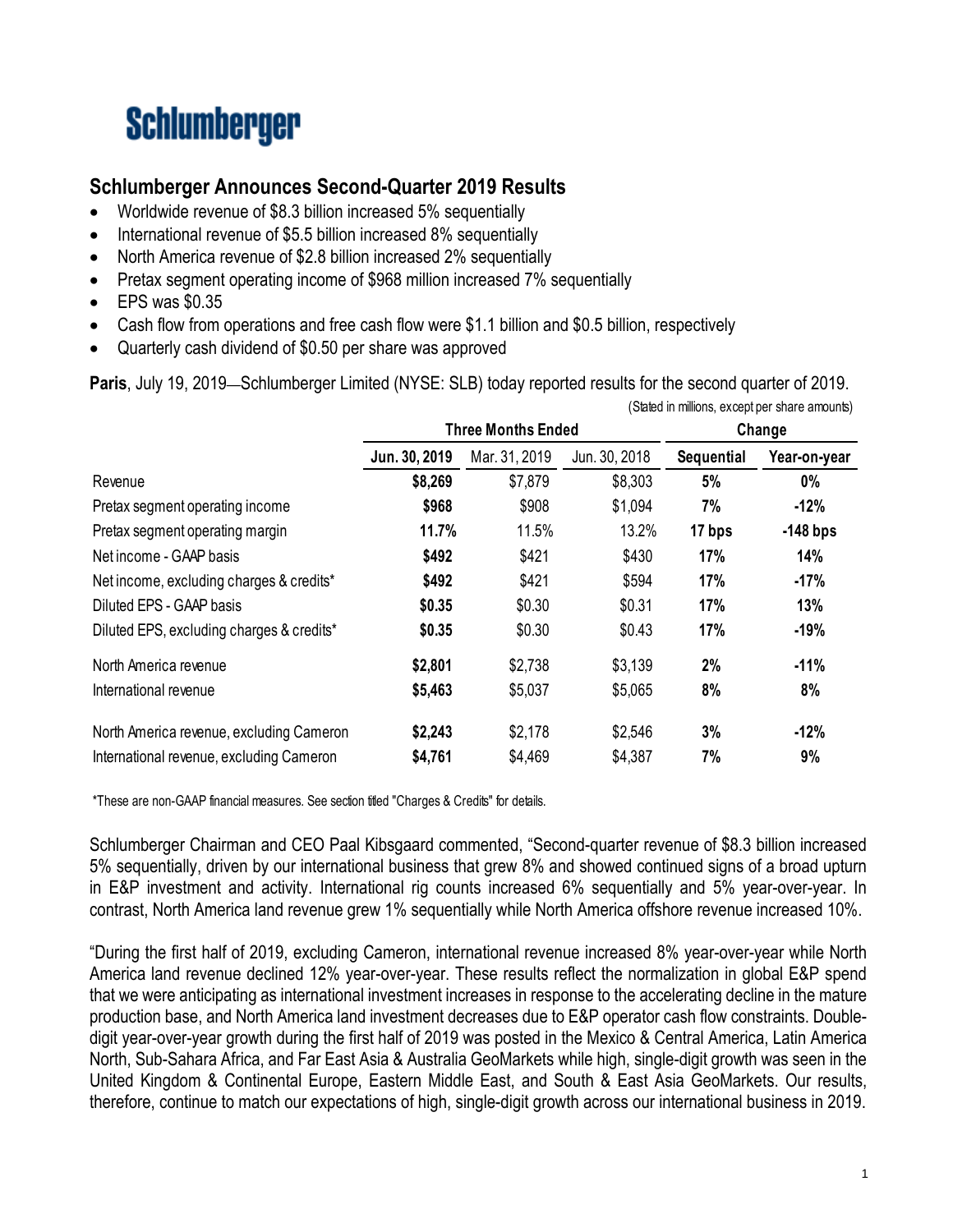"During the second quarter, sequential international growth was led by the Europe/CIS/Africa area, where revenue increased sequentially by 11% driven by activity that strengthened beyond the seasonal recovery in the Russia & Central Asia and United Kingdom & Continental Europe GeoMarkets. Sequential international growth was also driven by a 19% improvement in the Far East Asia & Australia GeoMarket and a 12% increase in the Latin America area while revenue in the Middle East region grew 3%.

"In North America land, despite the impact of the spring breakup in Canada, OneStim® activity was higher, which was offset by weak hydraulic fracturing pricing and a general decrease in drilling activity. Offshore North America revenue increased from stronger exploration-led activity driven mainly by WesternGeco® multiclient seismic license sales.

"By business segment, sequential growth in the second quarter was led by a 7% increase in revenue in Reservoir Characterization followed by a 6% increase in Production on higher international activity that exceeded the strength of the seasonal rebounds following winter in the Northern Hemisphere. The higher international activity benefited Wireline, WesternGeco, Well Services, Completions, Schlumberger Production Management (SPM), and Artificial Lift Solutions. Cameron revenue increased 5% sequentially from higher OneSubsea<sup>®</sup> and Surface Systems activity, primarily in the international markets. Drilling revenue increased 1% sequentially as international growth was partially offset by weakness in activity in North America land.

"From a macro perspective, we expect oil market sentiments to remain balanced. The oil demand forecast for 2019 has been reduced slightly on trade war fears and current global geopolitical tensions, but we do not anticipate a change in the structural demand outlook for the mid-term. On the supply side, we continue to see US shale oil as the only near- to medium-term source of global production growth, albeit at a slowing growth rate, as E&P operators continue to transition from an emphasis on growth to a focus on cash and returns, with consequent restraining effects on investment levels. These effects, combined with the decision by OPEC and Russia to extend production cuts through the first quarter of 2020, are likely to keep oil prices range bound around present levels. Although the markets are well supplied from production added by projects that were sanctioned before 2015, this added supply will begin to fall in 2020 and create risk for the future as the decline rates in many mature production basins become an increasingly significant challenge. In addition, while the number of new projects we expect to receive final investment decision (FID) approval in 2019 is likely to increase again for the fourth consecutive year, their size and number account for supply additions far below the required global annual production replacement rates. We therefore maintain our view that international E&P investment will grow 7% to 8% in 2019, further supported by the increase in international rig count. In contrast, spending in North America land is tracking our expectations of a 10% decline this year.

"The increasing international market investment and a reduction in North America land capex represent a positive market shift for Schlumberger and the welcome return of a very familiar opportunity set. With our unmatched global strength, our modernized execution platform, and our expanded technology portfolio now ready for broad digital implementation, we are well positioned to generate superior earnings growth, margin expansion, and free cash flow in the emerging international upcycle."

### **Other Events**

Schlumberger announced today that its Board of Directors has appointed Olivier Le Peuch as its Chief Executive Officer, and member of the Schlumberger Board, effective August 1, 2019. Mr. Le Peuch succeeds Paal Kibsgaard, who will retire as Chief Executive Officer effective that same date. Also effective August 1, Mr. Kibsgaard will step down as Chairman of the Board and retire as a member of the Board of Directors. Mr. Kibsgaard will retire after more than 22 years of service to the Company, including eight years as CEO and four years as Chairman. Effective the same date, Mark G. Papa, a current non-independent director, will become non-executive Chairman of the Board. Peter Currie will continue to serve as the Board's Lead Independent Director.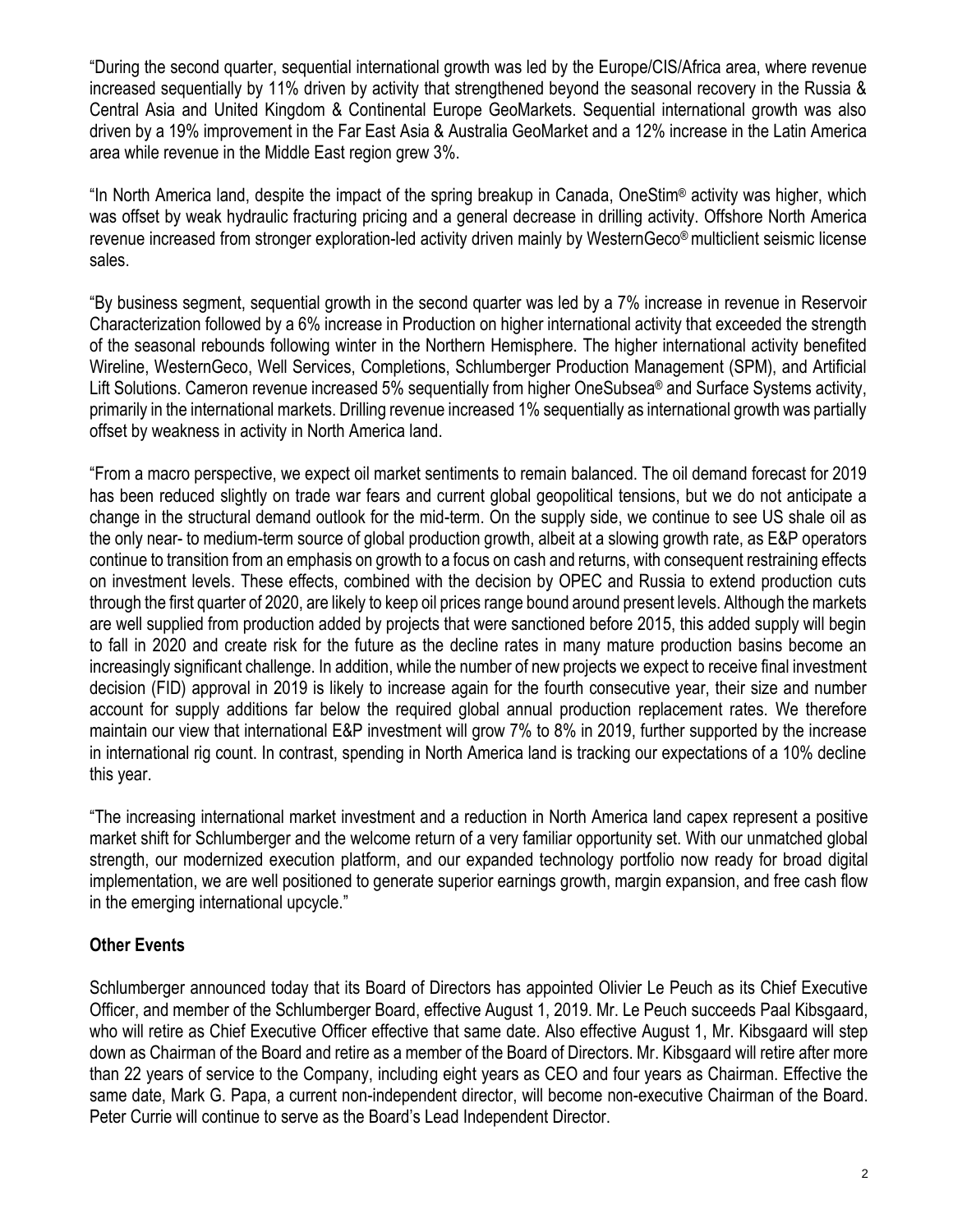During the quarter, Schlumberger repurchased 2.5 million shares of its common stock at an average price of \$40.12 per share, for a total purchase price of \$101 million.

On April 28, 2019, Saudi Arabia's Industrialization and Energy Services Company (TAQA) announced that Arabian Drilling Company (ADC)—a joint venture between TAQA and Schlumberger—agreed to acquire Schlumberger's Middle East onshore drilling rigs business in Kuwait, Oman, Iraq, and Pakistan for \$415 million. Schlumberger and TAQA formed the ADC joint venture in 1964, with Schlumberger owning 49% while TAQA owns 51%. The transaction is expected to close in the second half of 2019, subject to regulatory approvals and other customary closing conditions.

On May 14, 2019, Schlumberger and Wellbore Integrity Solutions (WIS), an affiliate of Rhône Capital, announced that they had entered into an agreement for WIS to acquire the Schlumberger businesses and associated assets of DRILCO, Thomas Tools, and Fishing & Remedial services. The transaction is valued at approximately \$400 million and is expected to close by year-end 2019, subject to regulatory approvals and other customary closing conditions.

On July 17, 2019, Schlumberger's Board of Directors approved a quarterly cash dividend of \$0.50 per share of outstanding common stock, payable on October 11, 2019 to stockholders of record on September 4, 2019.

|                                          |               |                           |               |        | (Stated in millions)    |
|------------------------------------------|---------------|---------------------------|---------------|--------|-------------------------|
|                                          |               | <b>Three Months Ended</b> |               | Change |                         |
|                                          | Jun. 30, 2019 | Mar. 31, 2019             | Jun. 30, 2018 |        | Sequential Year-on-year |
| North America                            | \$2,801       | \$2,738                   | \$3,139       | 2%     | $-11%$                  |
| Latin America                            | 1,115         | 992                       | 919           | 12%    | 21%                     |
| Europe/CIS/Africa                        | 1,896         | 1,707                     | 1,784         | 11%    | 6%                      |
| Middle East & Asia                       | 2,452         | 2,338                     | 2,362         | 5%     | 4%                      |
| Other                                    | 5             | 104                       | 99            | n/m    | n/m                     |
|                                          | \$8,269       | \$7,879                   | \$8,303       | 5%     | $0\%$                   |
| North America revenue                    | \$2,801       | \$2,738                   | \$3,139       | 2%     | $-11%$                  |
| International revenue                    | \$5,463       | \$5,037                   | \$5,065       | 8%     | 8%                      |
| North America revenue, excluding Cameron | \$2,243       | \$2,178                   | \$2,546       | 3%     | $-12%$                  |
| International revenue, excluding Cameron | \$4,761       | \$4,469                   | \$4,387       | 7%     | 9%                      |

### **Consolidated Revenue by Area**

 $n/m = not meaningful$ 

Second-quarter revenue of \$8.3 billion increased 5% sequentially with North America revenue of \$2.8 billion increasing 2% while international revenue of \$5.5 billion increased 8%.

### **North America**

**North America** area consolidated revenue of \$2.8 billion was 2% higher sequentially despite the impact of the spring breakup in Canada. In North America land, OneStim revenue was up 3% sequentially as improved hydraulic fracturing fleet utilization on increased market demand was partly offset by continued pricing weakness. North America land drilling revenue decreased in line with rig count reductions while Cameron revenue was marginally down sequentially. Offshore North America revenue increased due to higher exploration activity led by WesternGeco multiclient seismic license sales.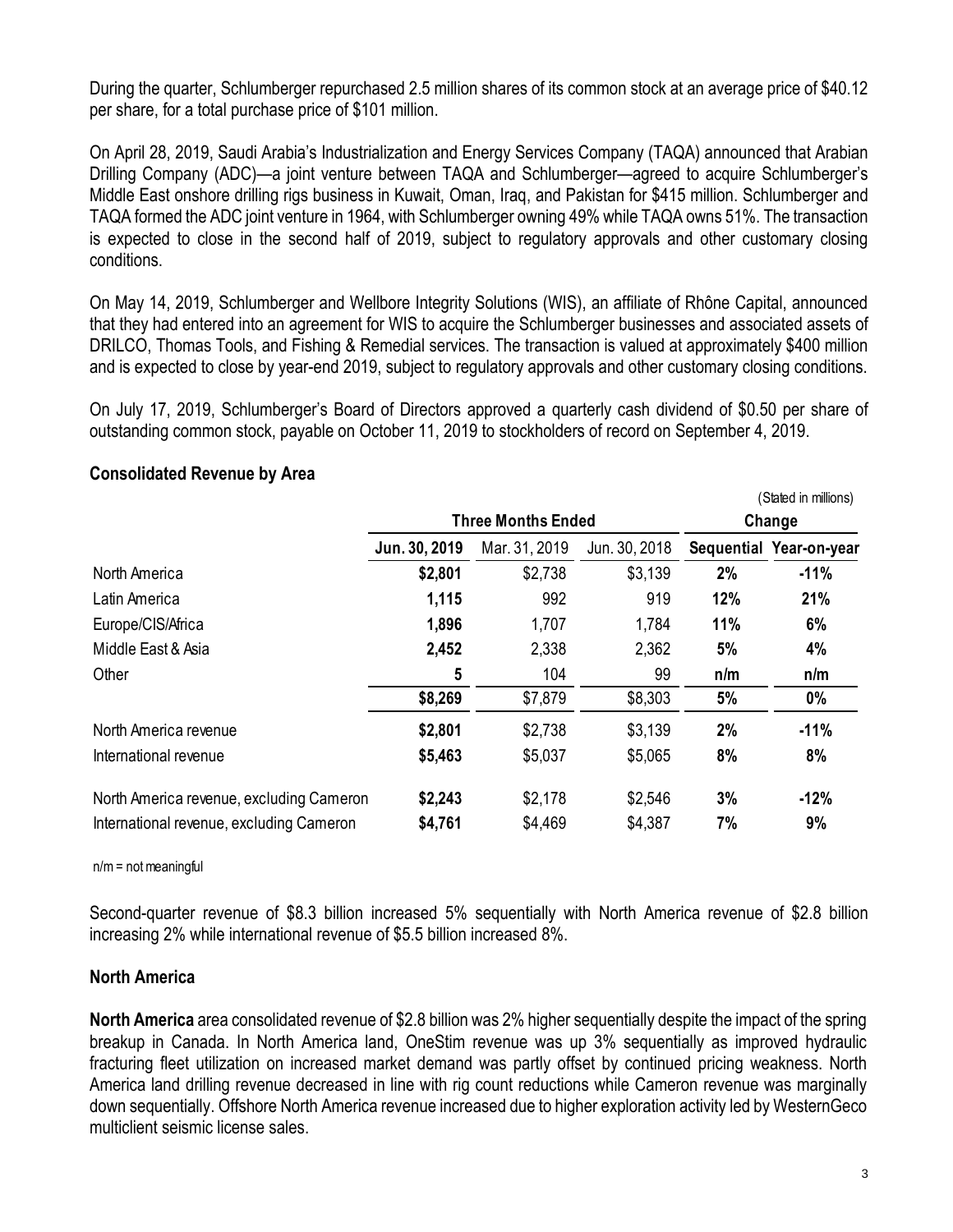### **International**

Consolidated revenue in the **Latin America** area of \$1.1 billion increased 12% sequentially from double-digit revenue growth in the Mexico & Central America GeoMarket due to high offshore exploration–led activity for the IOCs and increased Integrated Drilling Services (IDS) onshore activity. In the Latin America North GeoMarket, revenue was driven by higher SPM activity and increased production, mainly in Ecuador. In the Latin America South GeoMarket, revenue was higher due to increased Cameron revenue, primarily from sales of OneSubsea and Surface Systems equipment.

**Europe/CIS/Africa** area consolidated revenue of \$1.9 billion increased 11% sequentially, driven by activity that strengthened beyond the impact of the seasonal recovery in the Northern Hemisphere, leading to double-digit sequential growth in the Russia & Central Asia and United Kingdom & Continental Europe GeoMarkets. This primarily benefited Wireline, Well Services, Drilling & Measurements, IDS, and M-I SWACO. Revenue increased in the Sub-Sahara Africa GeoMarket—particularly in West Africa, Nigeria, Angola, Gabon, and Equatorial Guinea—as rig counts climbed, well intervention activity increased, and new integrated drilling projects began. Cameron revenue was higher in the area due to increased OneSubsea and Surface Systems equipment sales, mainly in the United Kingdom & Continental Europe, Norway & Denmark, North Africa, and Russia & Central Asia GeoMarkets.

Consolidated revenue in the **Middle East & Asia** area of \$2.5 billion increased 5% sequentially, led by double-digit sequential revenue growth in the Far East Asia & Australia GeoMarket, particularly in China and Australia. This benefited Drilling & Measurements, Well Services, Wireline, Testing Services, and M-I SWACO. Growth was primarily driven by increased drilling activity offshore Australia and Indonesia as well as by the seasonal recovery in China. In Saudi Arabia, stronger Wireline and Completions activity was partially offset by lower revenue from Well Services, IDS, and land seismic acquisition surveys. In the Eastern Middle East GeoMarket, revenue was flat as higher Cameron activity was offset by lower IDS revenue following project completions in Iraq. Revenue in the South & East Asia GeoMarket decreased sequentially as reduced IDS activity in India and lower Cameron activity were partially offset by higher exploration and drilling work in Myanmar, Malaysia, and Thailand. The increased OneSubsea and Surface Systems equipment sales in the Saudi Arabia & Bahrain, Eastern Middle East, and Far East Asia & Australia GeoMarkets also contributed to the area's growth.

|                         |               |                           |               |                   | (Stated in millions) |
|-------------------------|---------------|---------------------------|---------------|-------------------|----------------------|
|                         |               | <b>Three Months Ended</b> | Change        |                   |                      |
|                         | Jun. 30, 2019 | Mar. 31, 2019             | Jun. 30, 2018 | <b>Sequential</b> | Year-on-vear         |
| Revenue                 | \$1,649       | \$1,543                   | \$1,640       | 7%                | 1%                   |
| Pretax operating income | \$326         | \$293                     | \$350         | 11%               | $-7%$                |
| Pretax operating margin | 19.8%         | 19.0%                     | 21.3%         | 81 bps            | $-153$ bps           |

### **Reservoir Characterization**

Reservoir Characterization revenue of \$1.6 billion, of which 80% came from the international markets, increased 7% sequentially due to higher activity beyond the seasonal rebounds from winter in the Northern Hemisphere. Growth was driven by higher offshore exploration activity benefiting Wireline and Testing Services in the United Kingdom & Continental Europe, Russia & Central Asia, Saudi Arabia & Bahrain, and Far East Asia & Australia GeoMarkets. The increase in Reservoir Characterization revenue was also driven by higher WesternGeco multiclient seismic license sales in the Mexico Bay of Campeche and the US Gulf of Mexico. Software Integrated Solutions (SIS) revenue was also higher in the Russia & Central Asia and the South & East Asia GeoMarkets.

Reservoir Characterization pretax operating margin of 20% was 81 basis points (bps) higher sequentially due to the seasonal recovery in higher-margin Wireline activity and stronger WesternGeco multiclient seismic license sales.

Reservoir Characterization performance was supported by multiple software as a service (SaaS) contracts for the DELFI\* cognitive E&P environment and the expansion of this environment into other domains. This included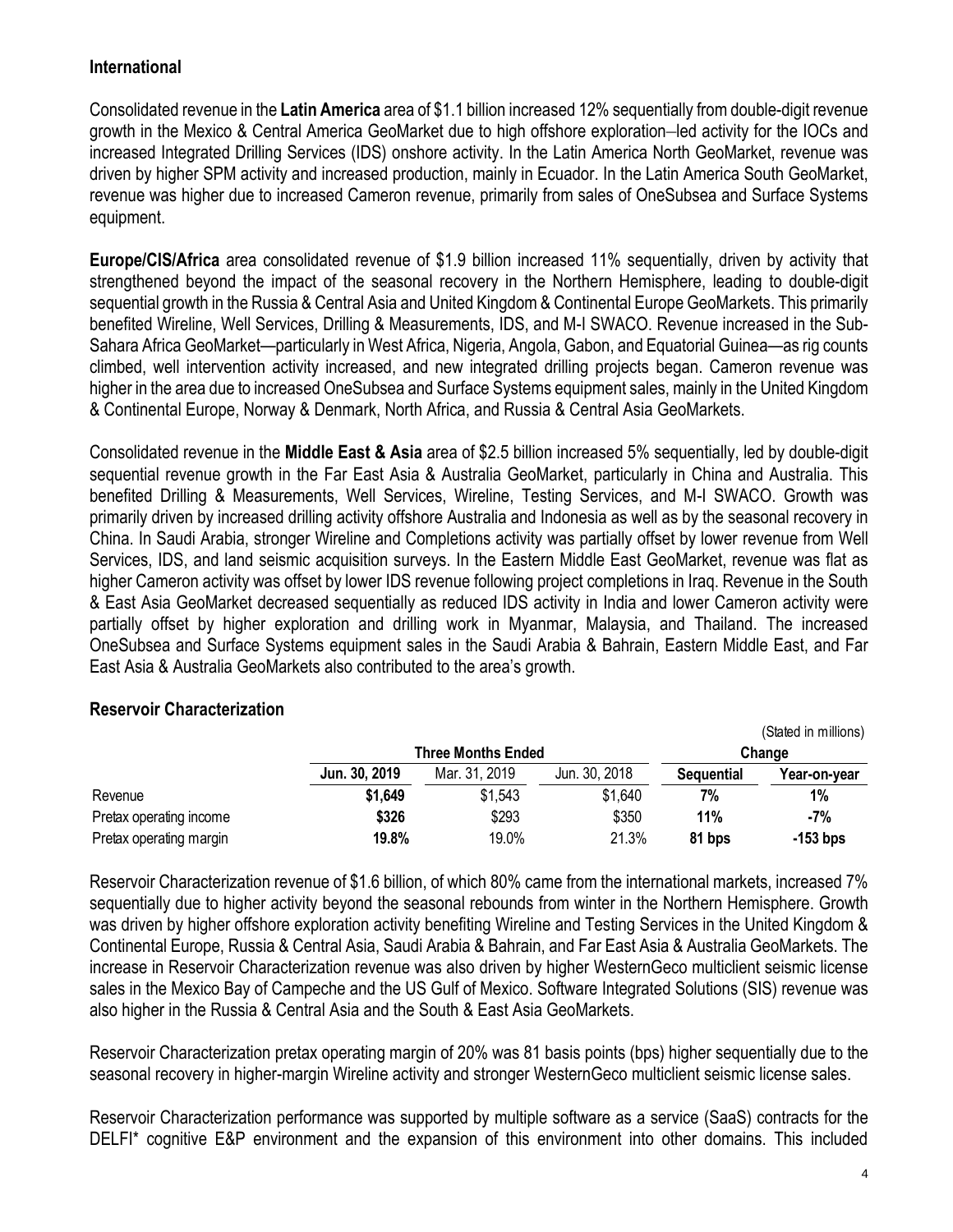contracts for the DrillPlan\* coherent well construction planning solution and the introduction of the GAIA\* digital subsurface platform, which enables exploration teams to rapidly discover and access basin-scale data and manage their exploration opportunities in the DELFI environment.

In Malaysia, SIS was awarded a SaaS contract by Hibiscus Petroleum for use of the DELFI cognitive E&P environment.

In Pennsylvania, Huntley & Huntley Energy Exploration, LLC awarded Schlumberger a contract for the provision of the DrillPlan solution. Several DrillPlan solution workflows will be integrated into the customer's standard planning processes to improve engineering quality and collaboration with third-party service providers.

Offshore Angola, Wireline used formation-testing-while-tripping (FTWT) technology in an exploration well for Eni and reduced operating costs by \$10 million. This is the result of decreasing rig time more than two weeks compared with standard drillstem testing (DST) operations. Combined with the InSitu Fluid Analyzer\* real-time downhole fluid analysis system and Saturn\* 3D radial probe, FTWT technology helped confirm the presence of oil and estimate the reservoir's productivity index. The customer was able to confirm the reservoir's potential and book additional oil reserves.

Qatar Petroleum awarded Schlumberger a five-year contract for the provision of well testing, DST, and downhole data acquisition using MUZIC\* wireless telemetry technology.

Apache Egypt awarded Schlumberger a two-year contract with an optional two-year extension for the provision of formation evaluation services in 11 exploration wells in Western Egypt.

In Brazil, Petrobras signed a two-and-half-year contract with WesternGeco to reimage towed marine streamer and ocean bottom seismic data collected in the Santos, Campos, and Espirito Santo Basins. Advanced imaging technologies, including full waveform inversion, will be used to derive the high-resolution velocity and anisotropy models needed to characterize these deepwater basins.

### **Drilling**

|                         |               |                           |               |                   | (Stated in millions) |
|-------------------------|---------------|---------------------------|---------------|-------------------|----------------------|
|                         |               | <b>Three Months Ended</b> |               | Change            |                      |
|                         | Jun. 30, 2019 | Mar. 31, 2019             | Jun. 30, 2018 | <b>Sequential</b> | Year-on-year         |
| Revenue                 | \$2,421       | \$2,387                   | \$2,234       | 1%                | 8%                   |
| Pretax operating income | \$300         | \$307                     | \$289         | -2%               | 4%                   |
| Pretax operating margin | 12.4%         | 12.9%                     | 12.9%         | -45 bps           | $-53$ bps            |

Drilling revenue of \$2.4 billion, of which 75% came from the international markets, increased 1% sequentially. Stronger international activity beyond the seasonal rebounds in the Northern Hemisphere was supported by the international rig count increase of 6%, but growth was offset by reduced shale drilling activity in North America land as the US land rig count declined 5%. International growth was driven by higher activity benefiting M-I SWACO and Drilling & Measurements in the United Kingdom & Continental Europe, Russia & Central Asia, Mexico & Central America, and Far East Asia & Australia GeoMarkets. IDS revenue was lower sequentially as higher onshore IDS activity in the Mexico & Central America GeoMarket was more than offset by reduced project activity in India and the completion of a project in Iraq.

Drilling pretax operating margin of 12% declined 45 bps sequentially as margin improvements for Drilling & Measurements and M-I SWACO in the Europe/CIS/Africa area and the Far East Asia & Australia GeoMarket were more than offset by lower margins from IDS projects in the Middle East region.

Drilling performance benefited from contract awards and the deployment of drilling systems and fluids technologies.

 $\sqrt{2}$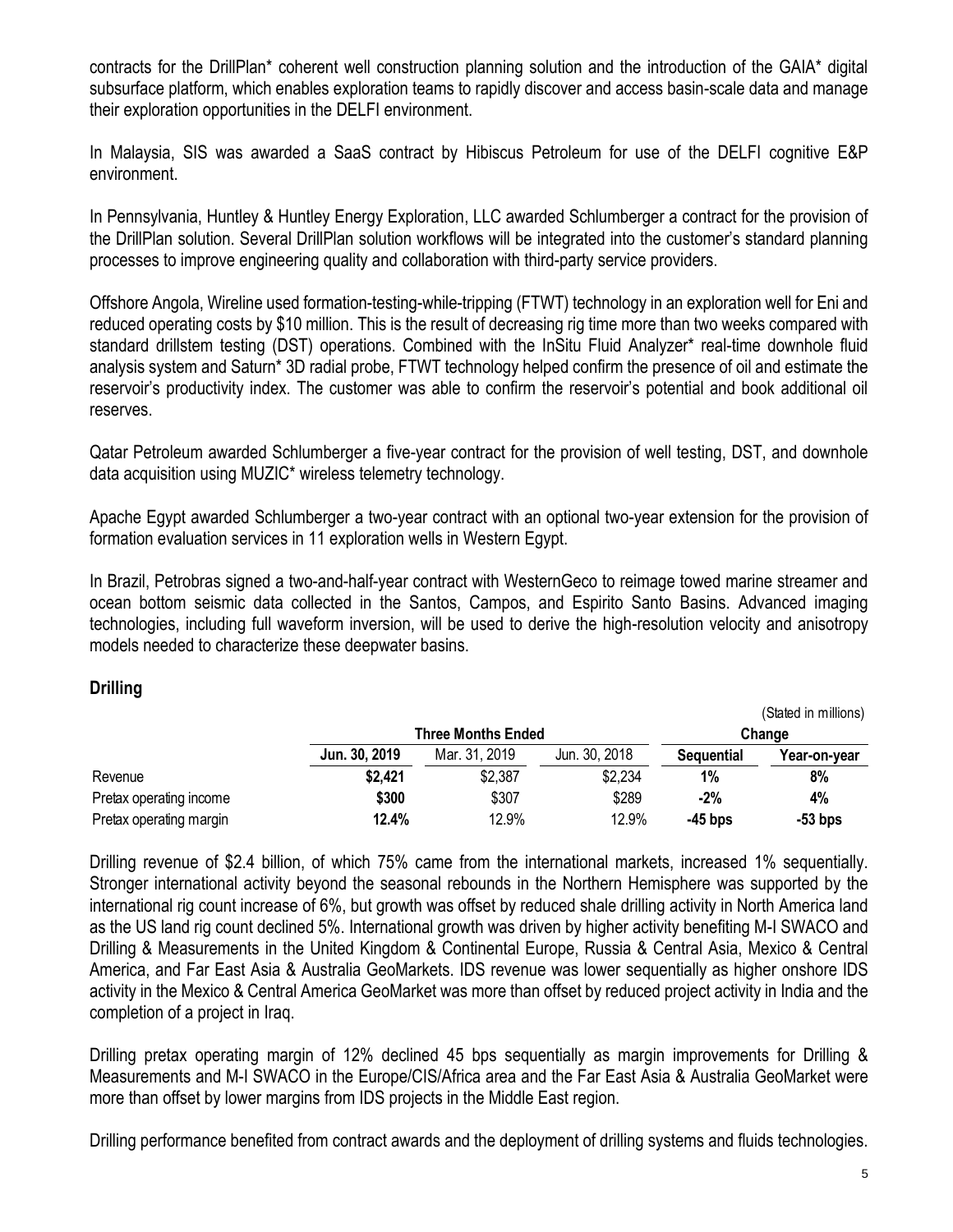Lundin Norway AS awarded Schlumberger a four-year IDS contract valued at \$115 million, with an optional fouryear extension, covering operations in the Norwegian North Sea. Contract scope includes production and injection wells in the Solveig Field, infill wells at the Edvard Grieg Field, and well construction services for drilling exploration and appraisal wells on the Norwegian Continental Shelf.

QGC Shell Australia awarded Schlumberger a three-year contract for the provision of four drilling rigs for the Surat Basin. Operations began in February 2019.

In the Permian Basin, Drilling & Measurements used PowerDrive Orbit\* rotary steerable system for Diamondback Energy, Inc. to increase the rate of penetration (ROP) in a lateral well section by 13% compared with the previous drilling record in the same field. The PowerDrive Orbit system drilled the 13,351-ft lateral in 2.9 days at an average ROP of 189 ft/hr, drilling 5,287 ft in the first 24 hours.

In the Middle East, Schlumberger was awarded a two-year contract for the provision of the RHELIANT\* thermally stable, flat-rheology drilling fluid system. The RHELIANT system, which works in a wide range of temperatures, is particularly well adapted to the high-performance, oil-based mud business in certain regions of the Middle East, enabling control of equivalent circulating density and hydraulics as well as improved hole cleaning.

### **Production**

|                         |               |                           |               |                   | (Stated In Millions) |
|-------------------------|---------------|---------------------------|---------------|-------------------|----------------------|
|                         |               | <b>Three Months Ended</b> | Change        |                   |                      |
|                         | Jun. 30, 2019 | Mar. 31, 2019             | Jun. 30, 2018 | <b>Sequential</b> | Year-on-year         |
| Revenue                 | \$3,077       | \$2,890                   | \$3,253       | 6%                | $-5%$                |
| Pretax operating income | \$235         | \$217                     | \$316         | 8%                | $-26%$               |
| Pretax operating margin | 7.6%          | 7.5%                      | 9.7%          | 13 bps            | $-207$ bps           |

Production revenue of \$3.1 billion, of which 54% came from the international markets, increased 6% sequentially driven primarily by higher international activity for Well Services in the Russia & Central Asia, Far East Asia & Australia, and United Kingdom & Continental Europe GeoMarkets. Increased artificial lift sales across the international areas, higher intelligent completions activity in Saudi Arabia, and increased SPM project activity mainly in Ecuador, all contributed to the increase in Production revenue. In North America land, despite the impact of the spring breakup in Canada, Production revenue was up 3% sequentially driven by higher cementing activity and improved OneStim hydraulic fracturing fleet utilization on increased market demand. These effects, however, were partially offset by softer hydraulic fracturing pricing.

Production pretax operating margin of 8% was essentially flat sequentially as the improvement in international margin from higher activity was offset by the effects of pricing pressure in North America land.

Production revenue was strengthened by increasing deployment of new fracturing technologies in North America land that improved completions performance and increased wellsite efficiency through automation. In addition, international contract awards and the deployment of innovative artificial lift and completions technologies helped maximize production in horizontal wells and improve recovery in low-productivity zones.

In South Texas, OneStim deployed WellWatcher Stim\* stimulation monitoring service and BroadBand Shield\* fracture-geometry control service for Freedom Oil & Gas to avoid parent-child well interference effects. Additionally, Kinetix\* reservoir-centric stimulation-to-production software was used for the far field diverter design to optimize the completions schedule. Together, these technologies enabled the operator to improve production targets for the completed wells and on future completions.

(Stated in millions)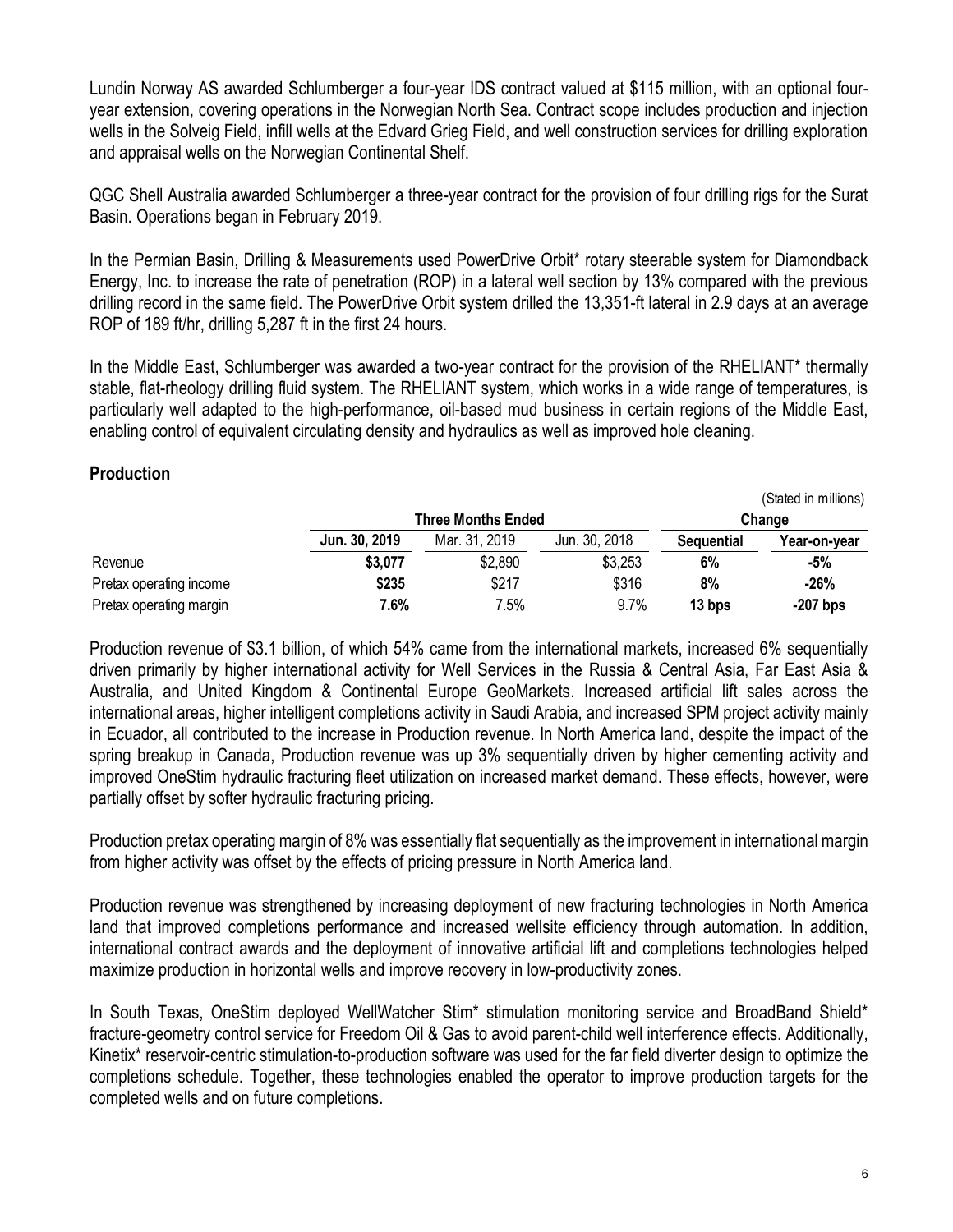In North America land, StimCommander Pumps\* automated and intelligent rate and pressure control technology has now been used in all major shale plays, totaling more than 29,000 stages and 51,000 pumping hours. Fully automating the pumps makes rate control more efficient, which minimizes equipment failures and reduces downtime on location. One customer has converted all of its Schlumberger fleets to StimCommander Pumps control, with more than 5,000 stages successfully placed, resulting in reduced downtime for maintenance and improved fuel economy.

In Canada, Artificial Lift Solutions introduced HEAL Systems™ technology for Longshore Resources to overcome multiphase slug flow challenges in producing their horizontal wells in the Charlie Lake Field. Three HEAL systems enabled more than 25,000 BOE of incremental production in the first 100 days after installation.

Offshore Thailand, Completions introduced autonomous inflow control devices (AICDs) for KrisEnergy to control water production and increase hydrocarbon recovery in the heavy oil Wassana Field. The AICD design helps reduce the water and gas flow rates while enabling oil to exit the device with a pressure drop similar to a passive ICD. Consequently, low-productivity zones produce more oil than they would with the use of normal screen completions, thereby optimizing oil production.

MODEC Offshore Production Systems (Singapore) Pte. Ltd. awarded Schlumberger a contract for the provision of seawater treatment and produced-water systems for a floating production, storage, and offloading (FPSO) vessel for use in the Area 1 block offshore Mexico.

**Cameron** 

|                         |               |                           |               |                   | (Stated in millions) |
|-------------------------|---------------|---------------------------|---------------|-------------------|----------------------|
|                         |               | <b>Three Months Ended</b> | Change        |                   |                      |
|                         | Jun. 30, 2019 | Mar. 31, 2019             | Jun. 30, 2018 | <b>Sequential</b> | Year-on-year         |
| Revenue                 | \$1,237       | \$1,174                   | \$1,295       | 5%                | -4%                  |
| Pretax operating income | \$156         | \$137                     | \$166         | 14%               | -6%                  |
| Pretax operating margin | 12.6%         | 11.6%                     | 12.8%         | 94 bps            | $-26$ bps            |

Cameron revenue of \$1.2 billion, of which 57% came from international markets, increased 5% sequentially driven by higher international revenue for OneSubsea, Surface Systems, and Drilling Systems while Valves & Measurement declined due to reduced activity in North America. By geography, international revenue grew 24% sequentially while North America revenue was essentially flat.

Cameron pretax operating margin of 13% increased by 94 bps sequentially as improved profitability in OneSubsea and Surface Systems was partially offset by reduced margin in Drilling Systems.

In the second quarter, Cameron won long-term product and service contracts for subsea equipment, valves, and actuators, as well as the provision of subsea compression and managed pressure drilling (MPD) systems.

Chevron U.S.A Inc. (Chevron) awarded OneSubsea a 20-year subsea equipment and services master contract for subsea development projects in the Gulf of Mexico. Combining this master contract with a preapproved catalog of standard subsea equipment will enable Chevron to decrease operating costs in its subsea projects. The provision of a OneSubsea custom catalog of equipment will also include innovative technologies that meet Chevron's project requirements, including high-temperature or high-pressure projects requiring equipment that can withstand up to 20,000 psi.

A/S Norske Shell has selected a wet gas compression concept by OneSubsea as the preferred concept to increase gas recovery in the Ormen Lange Field in the Norwegian Sea. The plan is to install two subsea compression stations at 850 m of water depth 120 km from shore powered with grid electricity via the Nyhamna gas plant.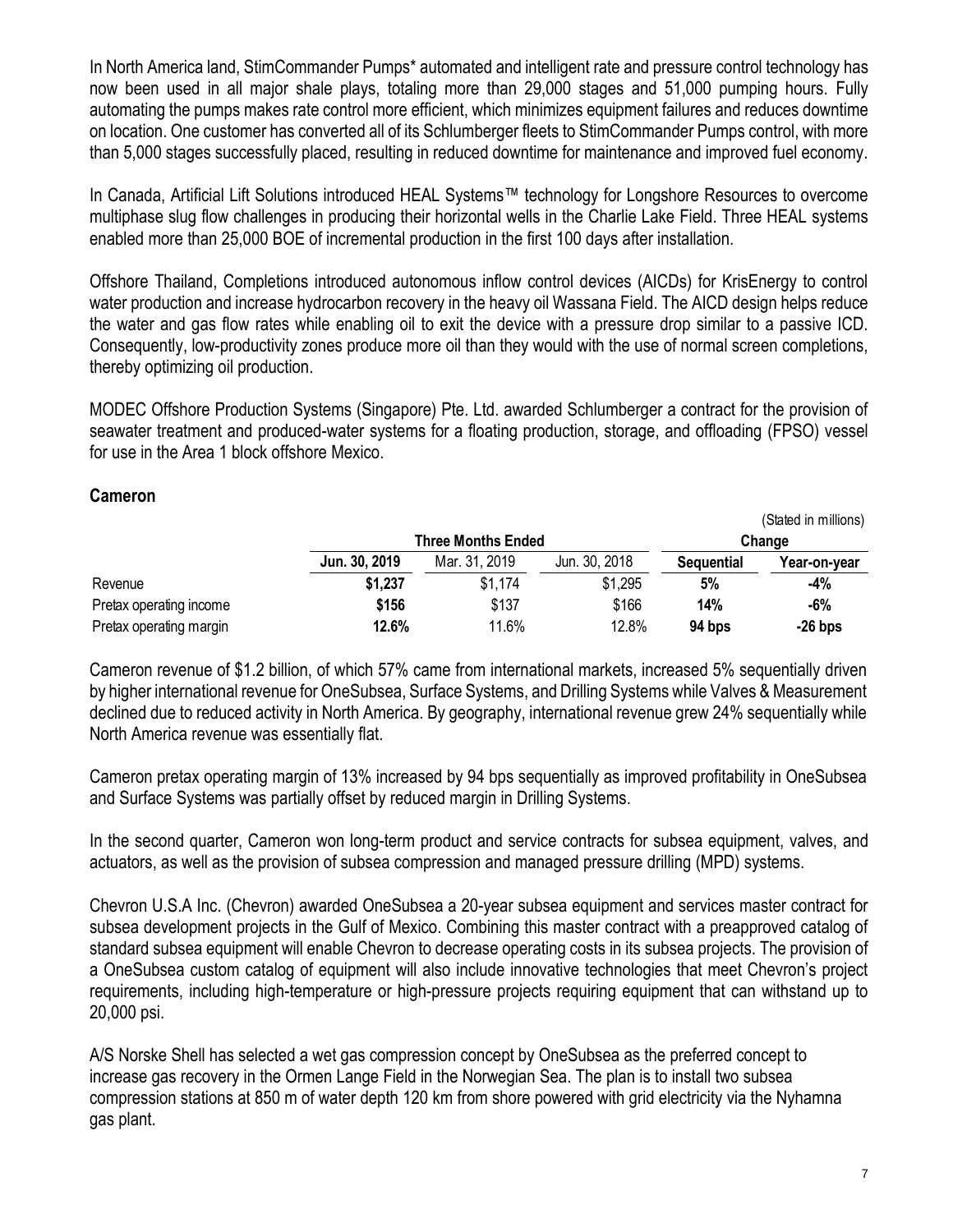In the United States, Stena Drilling purchased a Schlumberger MPD system. The deepwater package solution comprises an integrated riser joint, surface manifolds, a single control system and umbilical, and other associated equipment. Delivery is expected in Q4 2019.

Valves & Measurement was awarded a four-year service contract by one of the largest production sharing agreement companies in Kazakhstan. This flange machining agreement will provide the customer with improved control over processes and costs by keeping multiple services under one vendor.

In Far East Asia, Valves & Measurement worked closely with a major oil and gas company to develop a long-range plan to minimize turnaround risks associated with planned and unplanned shutdowns of an LNG facility. Close collaboration with the customer helped optimize the selection and amount of critical spare equipment needed onsite. This included the provision of ORBIT\* rising stem ball valves and LEDEEN\* actuators in alignment with the customer's commercial needs.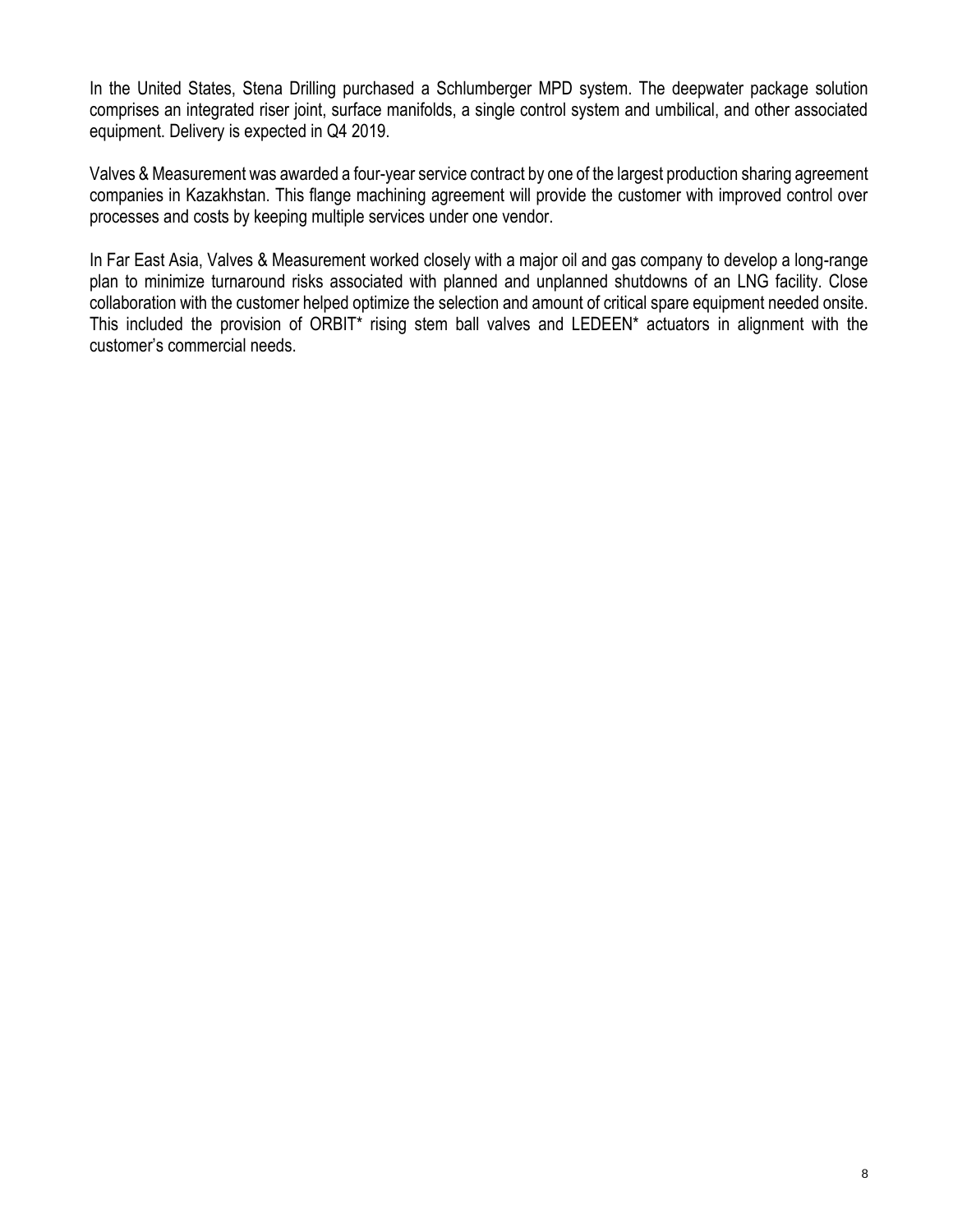# **Financial Tables**

# **Condensed Consolidated Statement of Income**

(Stated in millions, except per share amounts)

|                                                                 | Second Quarter | Six Months |          |          |
|-----------------------------------------------------------------|----------------|------------|----------|----------|
| Periods Ended June 30,                                          | 2019           | 2018       | 2019     | 2018     |
| Revenue                                                         | \$8,269        | \$8,303    | \$16,149 | \$16,131 |
| Interest and other income                                       | 25             | 40         | 39       | 82       |
| Expenses                                                        |                |            |          |          |
| Cost of revenue                                                 | 7,252          | 7,179      | 14,209   | 13,980   |
| Research & engineering                                          | 179            | 175        | 351      | 347      |
| General & administrative                                        | 114            | 114        | 225      | 225      |
| Impairments & other <sup>(1)</sup>                              |                | 184        |          | 184      |
| <b>Interest</b>                                                 | 156            | 144        | 302      | 287      |
| Income before taxes                                             | \$593          | \$547      | \$1,101  | \$1,190  |
| Tax expense <sup>(1)</sup>                                      | 99             | 106        | 178      | 219      |
| Net income <sup>(1)</sup>                                       | \$494          | \$441      | \$923    | \$971    |
| Net income attributable to noncontrolling interests             | $\mathbf{2}$   | 11         | 10       | 16       |
| Net income attributable to Schlumberger <sup>(1)</sup>          | \$492          | \$430      | \$913    | \$955    |
| Diluted earnings per share of Schlumberger <sup>(1)</sup>       | \$0.35         | \$0.31     | \$0.65   | \$0.69   |
|                                                                 |                |            |          |          |
| Average shares outstanding                                      | 1,384          | 1,384      | 1,385    | 1,385    |
| Average shares outstanding assuming dilution                    | 1,395          | 1,392      | 1,396    | 1,393    |
| Depreciation & amortization included in expenses <sup>(2)</sup> | \$938          | \$876      | \$1,841  | \$1,750  |

 $(1)$  See section entitled "Charges & Credits" for details.

 $^{(2)}$  Includes depreciation of property, plant and equipment and amortization of intangible assets, multiclient seismic data costs, and SPM investments.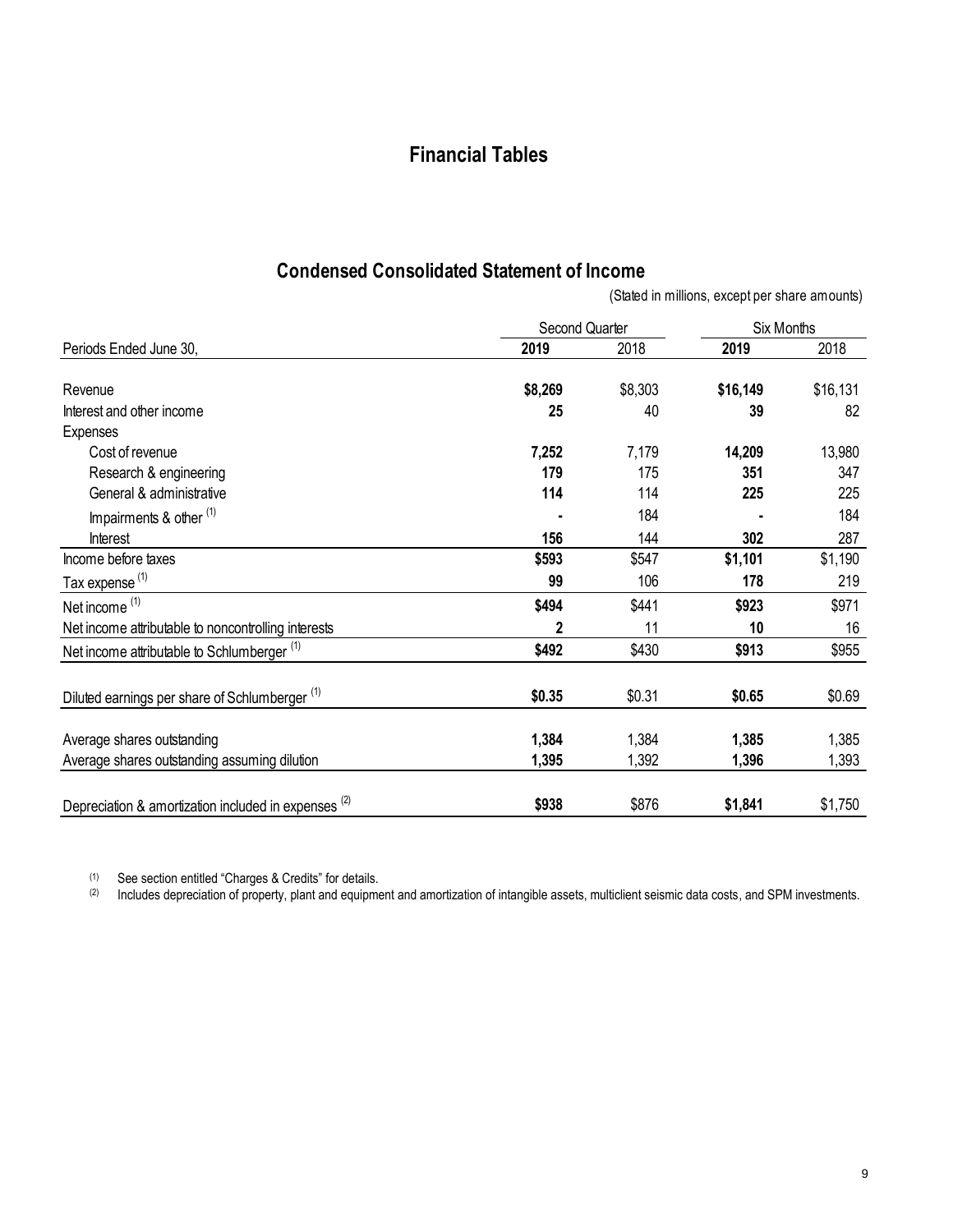# **Condensed Consolidated Balance Sheet**

|                                           |          | (Stated in millions) |
|-------------------------------------------|----------|----------------------|
|                                           | Jun. 30, | Dec. 31,             |
| Assets                                    | 2019     | 2018                 |
| <b>Current Assets</b>                     |          |                      |
| Cash and short-term investments           | \$2,348  | \$2,777              |
| Receivables                               | 8,471    | 7,881                |
| Other current assets                      | 5,514    | 5,073                |
|                                           | 16,333   | 15,731               |
| <b>Fixed assets</b>                       | 11,359   | 11,679               |
| Multiclient seismic data                  | 577      | 601                  |
| Goodwill                                  | 24,950   | 24,931               |
| Intangible assets                         | 8,485    | 8,727                |
| Other assets                              | 8,887    | 8,838                |
|                                           | \$70,591 | \$70,507             |
| Liabilities and Equity                    |          |                      |
| <b>Current Liabilities</b>                |          |                      |
| Accounts payable and accrued liabilities  | \$9,851  | \$10,223             |
| Estimated liability for taxes on income   | 1,123    | 1,155                |
| Short-term borrowings and current portion |          |                      |
| of long-term debt                         | 98       | 1,407                |
| Dividends payable                         | 701      | 701                  |
|                                           | 11,773   | 13,486               |
| Long-term debt                            | 16,978   | 14,644               |
| Deferred taxes                            | 1,330    | 1,441                |
| Postretirement benefits                   | 1,119    | 1,153                |
| Other liabilities                         | 3,118    | 3,197                |
|                                           | 34,318   | 33,921               |
| Equity                                    | 36,273   | 36,586               |
|                                           | \$70,591 | \$70,507             |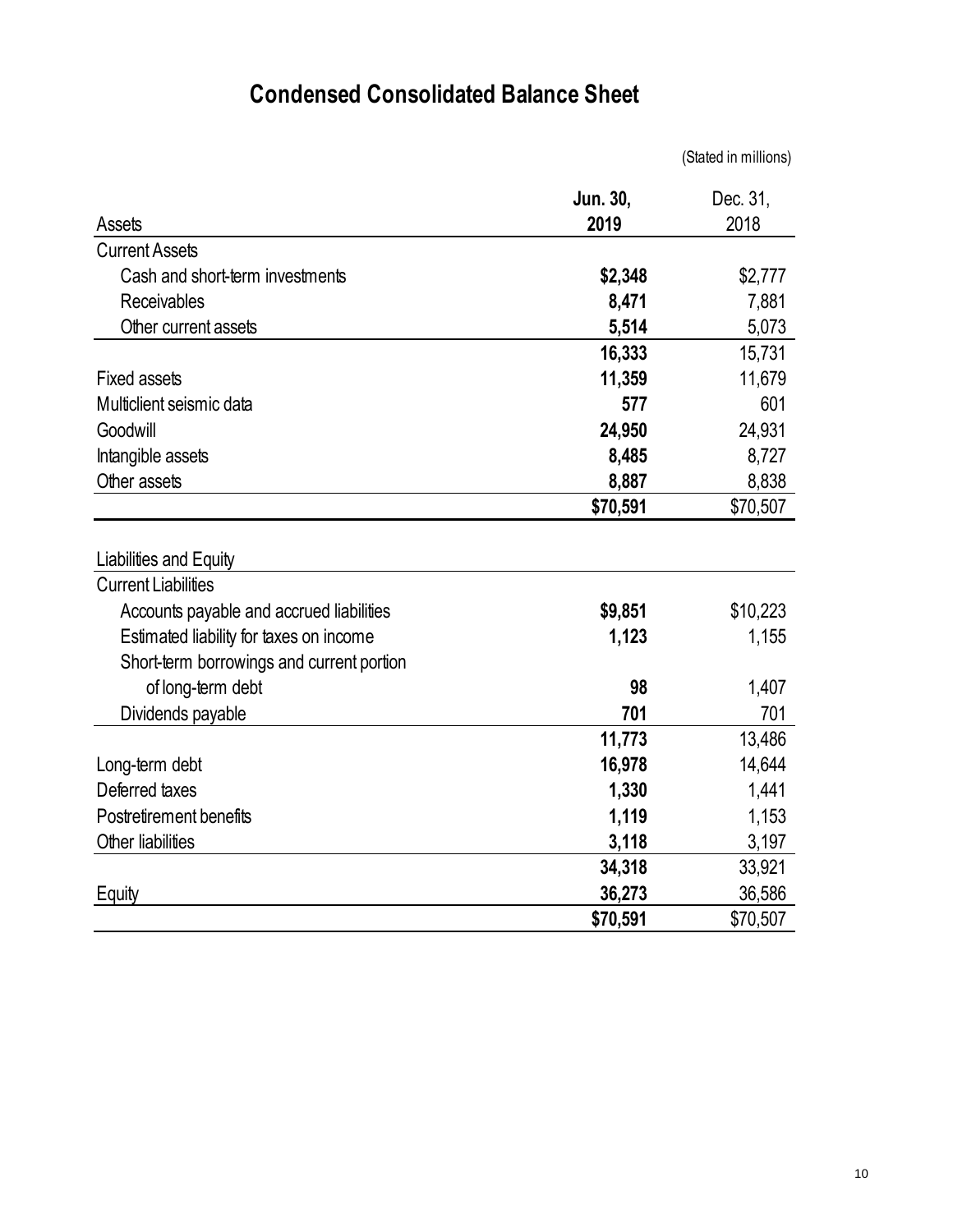# **Liquidity**

|                                                             |            |            | (Stated in millions) |            |  |
|-------------------------------------------------------------|------------|------------|----------------------|------------|--|
|                                                             | Jun. 30.   | Mar. 31.   | Dec. 31.             | Jun. 30.   |  |
| Components of Liquidity                                     | 2019       | 2019       | 2018                 | 2018       |  |
| Cash and short-term investments                             | \$2.348    | \$2.155    | \$2,777              | \$3,049    |  |
| Short-term borrowings and current portion of long-term debt | (98)       | (99)       | (1,407)              | (3,736)    |  |
| Long-term debt                                              | (16, 978)  | (16.449)   | (14,644)             | (13,865)   |  |
| Net Debt $(1)$                                              | \$(14,728) | \$(14,393) | \$(13,274)           | \$(14,552) |  |

Details of changes in liquidity follow:

|                                                                               | <b>Six</b>            | Second          | <b>Six</b>     |
|-------------------------------------------------------------------------------|-----------------------|-----------------|----------------|
| Periods Ended June 30,                                                        | <b>Months</b><br>2019 | Quarter<br>2019 | Months<br>2018 |
| Net income before noncontrolling interests                                    | \$923                 | \$494           | \$971          |
| Impairment and other charges, net of tax before noncontrolling interests      |                       |                 | 164            |
|                                                                               | \$923                 | \$494           | \$1,135        |
| Depreciation and amortization (2)                                             | 1,841                 | 938             | 1,750          |
| Stock-based compensation expense                                              | 194                   | 86              | 176            |
| Change in working capital                                                     | (1,460)               | (412)           | (1, 338)       |
| Other                                                                         | (64)                  | 2               | (168)          |
| Cash flow from operations <sup>(3)</sup>                                      | \$1,434               | \$1,108         | \$1,555        |
| Capital expenditures                                                          | (817)                 | (404)           | (974)          |
| SPM investments                                                               | (332)                 | (181)           | (434)          |
| Multiclient seismic data capitalized                                          | (109)                 | (64)            | (47)           |
| Free cash flow $(4)$                                                          | 176                   | 459             | 100            |
| Dividends paid                                                                | (1, 385)              | (693)           | (1, 385)       |
| Stock repurchase program                                                      | (199)                 | (101)           | (200)          |
| Proceeds from employee stock plans                                            | 106                   |                 | 133            |
| Business acquisitions and investments, net of cash acquired plus debt assumed | (17)                  | (12)            | (47)           |
| Other                                                                         | (135)                 | 12              | (43)           |
| Increase in Net Debt                                                          | (1, 454)              | (335)           | (1, 442)       |
| Net Debt, beginning of period                                                 | (13, 274)             | (14,393)        | (13, 110)      |
| Net Debt, end of period                                                       | \$(14,728)            | \$(14,728)      | \$(14,552)     |

(1) "Net Debt" represents gross debt less cash, short-term investments and fixed income investments, held to maturity. Management believes that Net Debt provides useful information regarding the level of Schlumberger's indebtedness by reflecting cash and investments that could be used to repay debt. Net Debt is a non-GAAP financial measure that should be considered in addition to, not as a substitute for or superior to, total debt.

(2) Includes depreciation of property, plant and equipment and amortization of intangible assets, multiclient seismic data costs, and SPM investments.

(3) Includes severance payments of \$71 million and \$23 million during the six months and second quarter ended June 30, 2019, respectively, and \$160 million during the six months ended June 30, 2018.

<sup>(4)</sup> "Free cash flow" represents cash flow from operations less capital expenditures, SPM investments, and multiclient seismic data costs capitalized. Management believes that free cash flow is an important liquidity measure for the company and that it is useful to investors and management as a measure of Schlumberger's ability to generate cash. Once business needs and obligations are met, this cash can be used to reinvest in the company for future growth or to return to shareholders through dividend payments or share repurchases. Free cash flow does not represent the residual cash flow available for discretionary expenditures. Free cash flow is a non-GAAP financial measure that should be considered in addition to, not as substitute for or superior to, cash flow from operations.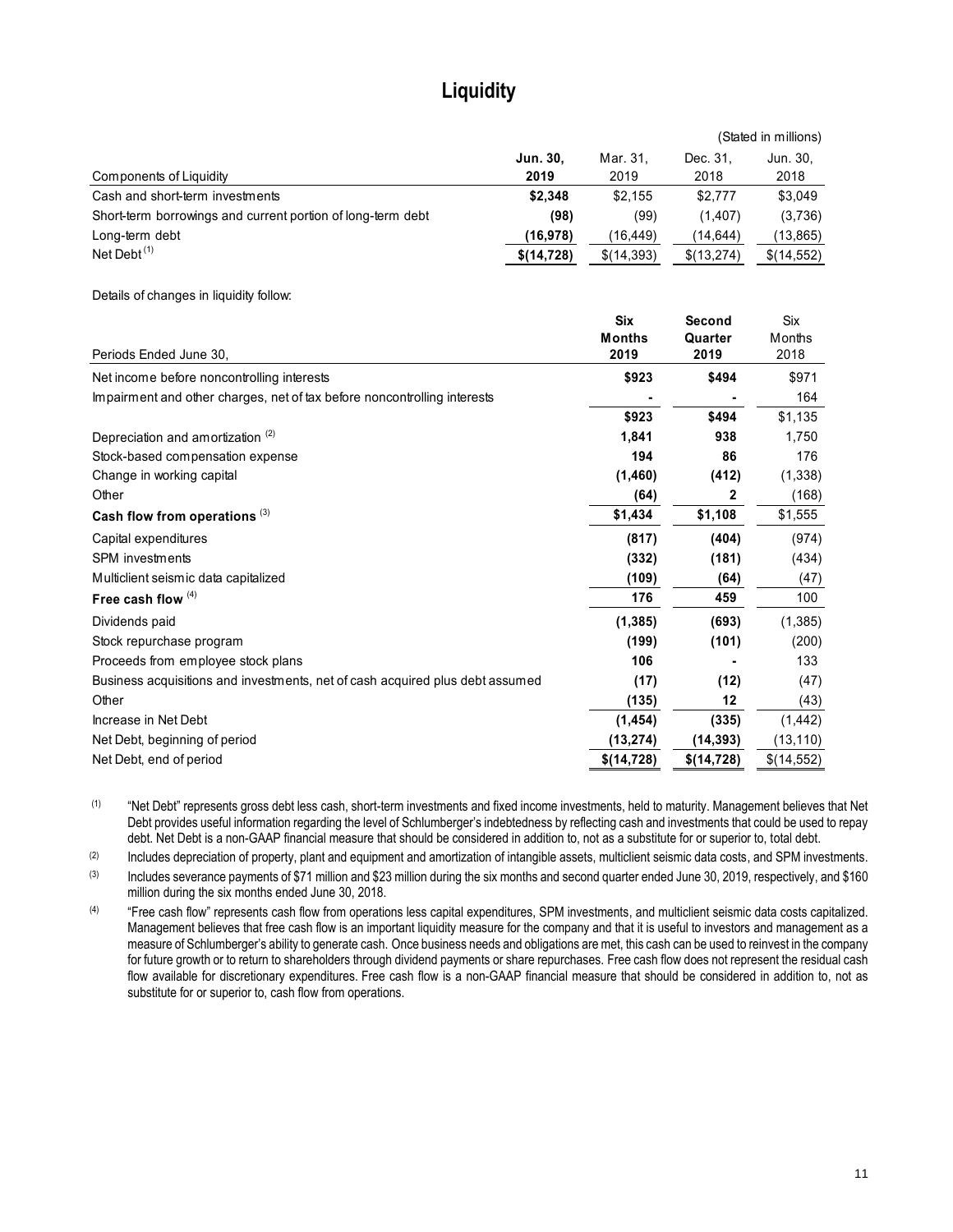# **Charges & Credits**

In addition to financial results determined in accordance with US generally accepted accounting principles (GAAP), this second-quarter 2019 earnings release also includes non-GAAP financial measures (as defined under the SEC's Regulation G). Net income, excluding charges & credits, as well as measures derived from it (including diluted EPS, excluding charges & credits; Schlumberger net income, excluding charges & credits; and effective tax rate, excluding charges & credits) are non-GAAP financial measures. Management believes that the exclusion of charges & credits from these financial measures enables it to evaluate more effectively Schlumberger's operations period over period and to identify operating trends that could otherwise be masked by the excluded items. These measures are also used by management as performance measures in determining certain incentive compensation. The foregoing non-GAAP financial measures should be considered in addition to, not as a substitute for or superior to, other measures of financial performance prepared in accordance with GAAP. The following is a reconciliation of these non-GAAP measures to the comparable GAAP measures.

|                                                      | (Stated in millions, except per share amounts) |       |                            |         |                  |  |
|------------------------------------------------------|------------------------------------------------|-------|----------------------------|---------|------------------|--|
|                                                      |                                                |       | <b>Second Quarter 2018</b> |         |                  |  |
|                                                      |                                                |       | Noncont.                   |         | <b>Diluted</b>   |  |
|                                                      | Pretax                                         | Tax   | Interests                  | Net     | <b>EPS</b>       |  |
| Schlumberger net income (GAAP basis)                 | \$547                                          | \$106 | \$11                       | \$430   | \$0.31           |  |
| Workforce reductions                                 | 184                                            | 20    |                            | 164     | 0.12             |  |
| Schlumberger net income, excluding charges & credits | \$731                                          | \$126 | \$11                       | \$594   | \$0.43           |  |
|                                                      | Six Months 2018                                |       |                            |         |                  |  |
|                                                      |                                                |       | Noncont.                   |         | Diluted          |  |
|                                                      | Pretax                                         | Tax   | Interests                  | Net     | EPS <sup>*</sup> |  |
| Schlumberger net income (GAAP basis)                 | \$1,190                                        | \$219 | \$16                       | \$955   | \$0.69           |  |
| Workforce reductions                                 | 184                                            | 20    |                            | 164     | 0.12             |  |
| Schlumberger net income, excluding charges & credits | \$1,374                                        | \$239 | \$16                       | \$1,119 | \$0.80           |  |

\* Does not add due to rounding.

There were no charges or credits recorded during the first six months of 2019.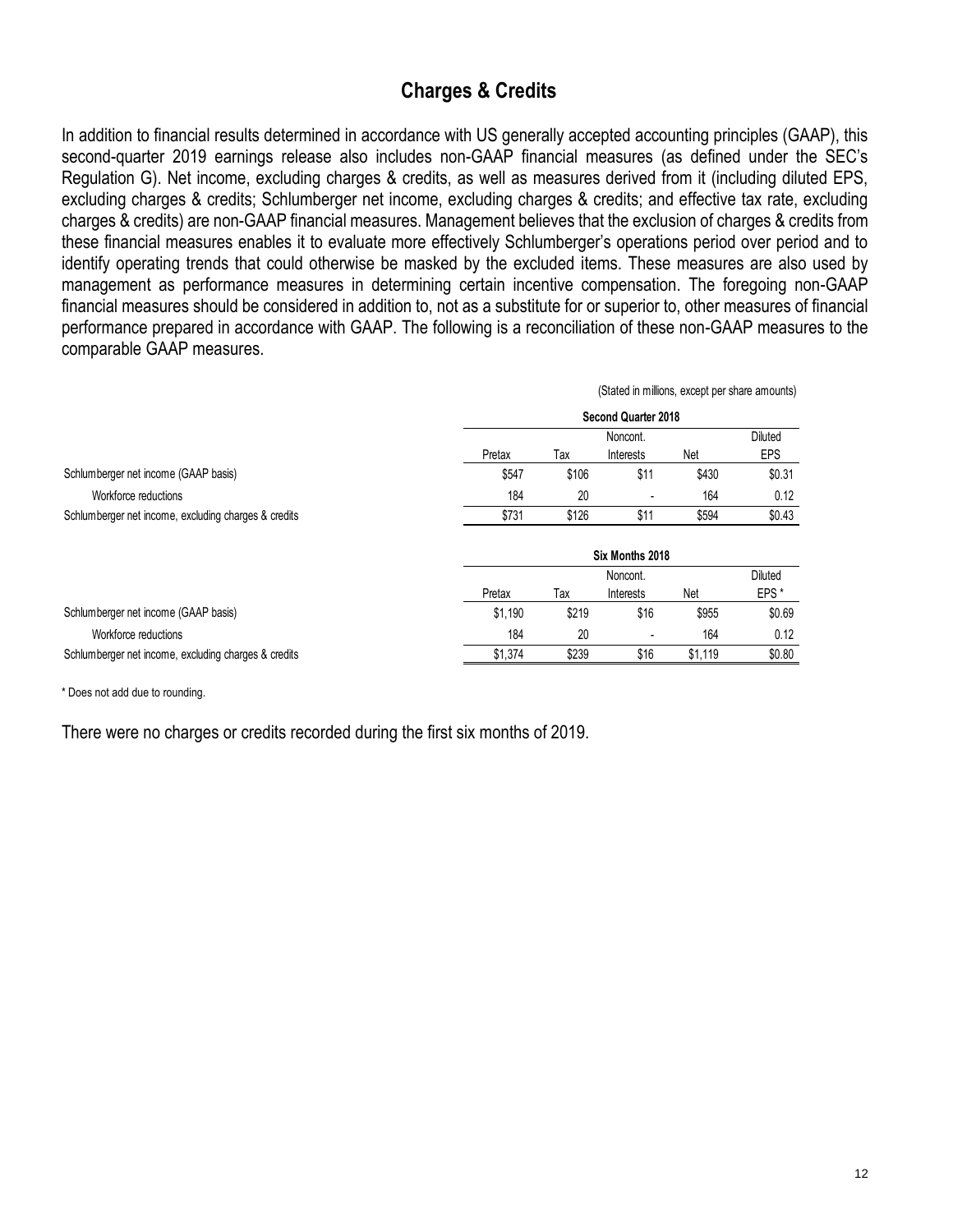# **Segments**

(Stated in millions)

|                                 | <b>Three Months Ended</b> |               |               |               |               |               |  |
|---------------------------------|---------------------------|---------------|---------------|---------------|---------------|---------------|--|
|                                 | Jun. 30, 2019             |               | Mar. 31, 2019 |               | Jun. 30, 2018 |               |  |
|                                 |                           | <b>Income</b> |               | <b>Income</b> |               | Income        |  |
|                                 |                           | <b>Before</b> |               | <b>Before</b> |               | <b>Before</b> |  |
|                                 | Revenue                   | Taxes         | Revenue       | Taxes         | Revenue       | Taxes         |  |
| Reservoir Characterization      | \$1,649                   | \$326         | \$1,543       | \$293         | \$1,640       | \$350         |  |
| <b>Drilling</b>                 | 2,421                     | 300           | 2,387         | 307           | 2,234         | 289           |  |
| Production                      | 3,077                     | 235           | 2,890         | 217           | 3,253         | 316           |  |
| Cameron                         | 1,237                     | 156           | 1,174         | 137           | 1,295         | 166           |  |
| Eliminations & other            | (115)                     | (49)          | (115)         | (46)          | (119)         | (27)          |  |
| Pretax segment operating income |                           | 968           |               | 908           |               | 1,094         |  |
| Corporate & other               |                           | (238)         |               | (273)         |               | (239)         |  |
| Interest income <sup>(1)</sup>  |                           | 9             |               | 10            |               | 11            |  |
| Interest expense <sup>(1)</sup> |                           | (146)         |               | (136)         |               | (135)         |  |
| Charges & credits               |                           |               |               |               |               | (184)         |  |
|                                 | \$8,269                   | \$593         | \$7,879       | \$509         | \$8,303       | \$547         |  |

|                                 |                         |               |               | (Stated in millions) |
|---------------------------------|-------------------------|---------------|---------------|----------------------|
|                                 | <b>Six Months Ended</b> |               |               |                      |
|                                 | Jun. 30, 2019           |               | Jun. 30, 2018 |                      |
|                                 |                         | <b>Income</b> |               | <b>Income</b>        |
|                                 |                         | <b>Before</b> |               | <b>Before</b>        |
|                                 | Revenue                 | <b>Taxes</b>  | Revenue       | Taxes                |
| Reservoir Characterization      | \$3,192                 | \$619         | \$3,199       | \$656                |
| Drilling                        | 4,808                   | 608           | 4,360         | 582                  |
| Production                      | 5,967                   | 453           | 6,209         | 533                  |
| Cameron                         | 2,412                   | 292           | 2,605         | 332                  |
| Eliminations & other            | (230)                   | (96)          | (242)         | (35)                 |
| Pretax segment operating income |                         | 1,876         |               | 2,068                |
| Corporate & other               |                         | (511)         |               | (464)                |
| Interest income <sup>(1)</sup>  |                         | 18            |               | 36                   |
| Interest expense <sup>(1)</sup> |                         | (282)         |               | (266)                |
| Charges & credits               |                         |               |               | (184)                |
|                                 | \$16,149                | \$1,101       | \$16,131      | \$1,190              |

(1) Excludes interest included in the segment results.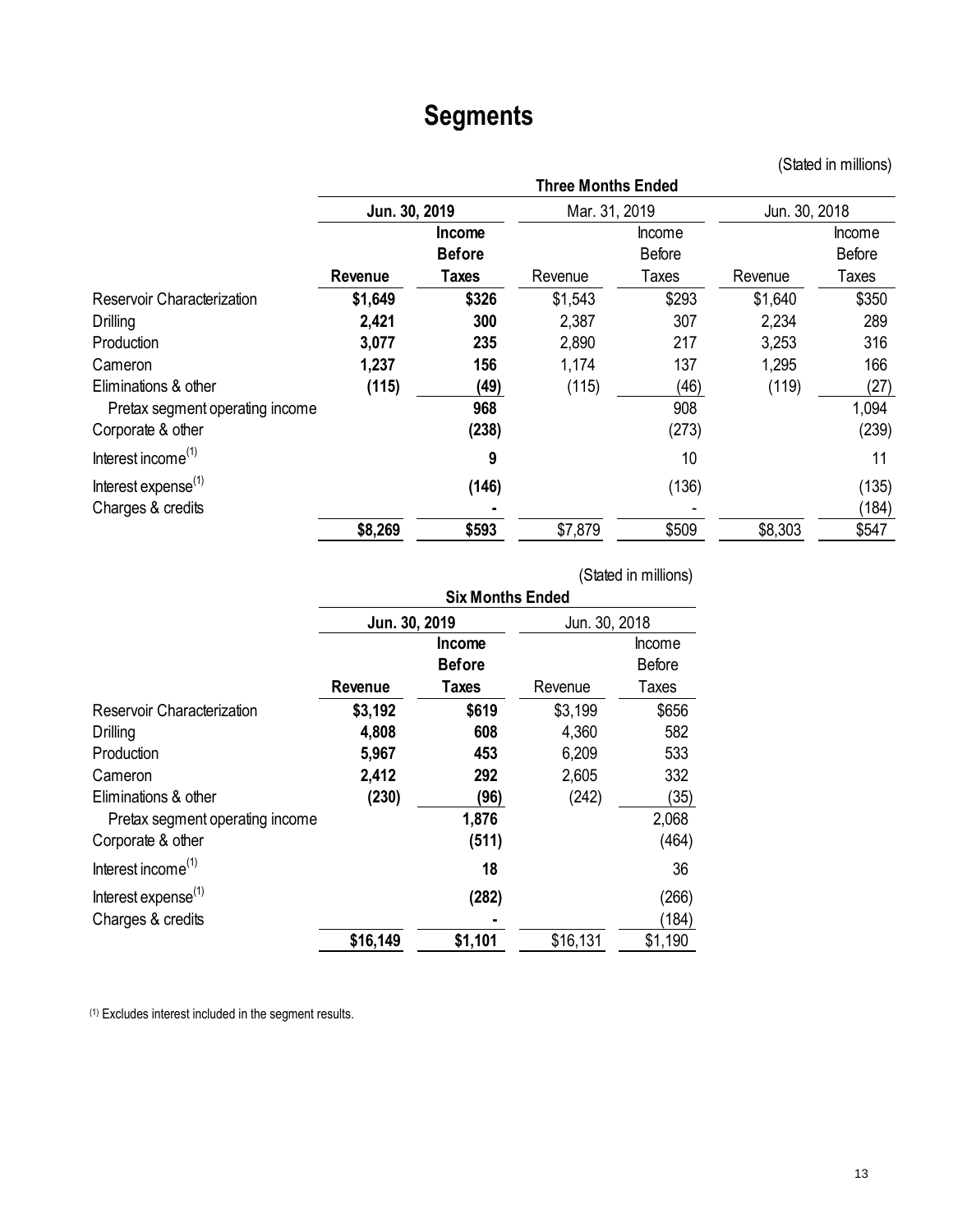### **Supplemental Information**

- **1) What is the capex guidance for the full year 2019?** Capex (excluding multiclient and SPM investments) for the full year 2019 is expected to be approximately \$1.5 to \$1.7 billion, compared to \$2.2 billion that was spent in 2018.
- **2) What were the cash flow from operations and free cash flow for the second quarter of 2019?** Cash flow from operations for the second quarter of 2019 was \$1.1 billion. Free cash flow for the second quarter of 2019 was \$0.5 billion.
- **3) What was included in "Interest and other income" for the second quarter of 2019?** "Interest and other income" for the second quarter of 2019 was \$25 million. This amount consisted of earnings of equity method investments of \$14 million and interest income of \$11 million.
- **4) How did interest income and interest expense change during the second quarter of 2019?** Interest income of \$11 million for the second quarter of 2019 was \$1 million lower sequentially. Interest expense of \$156 million increased \$9 million sequentially.
- **5) What is the difference between pretax operating income and Schlumberger's consolidated income before taxes?**

The difference principally consists of corporate items, charges and credits, and interest income and interest expense not allocated to the segments as well as stock-based compensation expense, amortization expense associated with certain intangible assets, certain centrally managed initiatives, and other nonoperating items.

### **6) What was the effective tax rate (ETR) for the second quarter of 2019?**

The ETR for the second quarter of 2019 was 16.7% as compared to 15.5% for the first quarter of 2019.

**7) How many shares of common stock were outstanding as of June 30, 2019 and how did this change from the end of the previous quarter?**

There were 1.383 billion shares of common stock outstanding as of June 30, 2019. The following table shows the change in the number of shares outstanding from March 31, 2019 to June 30, 2019.

|                                                   | (Stated in millions) |
|---------------------------------------------------|----------------------|
| Shares outstanding at March 31, 2019              | 1,385                |
| Shares issued to optionees, less shares exchanged |                      |
| Vesting of restricted stock                       |                      |
| Stock repurchase program                          | (2)                  |
| Shares outstanding at June 30, 2019               | 1,383                |

**8) What was the weighted average number of shares outstanding during the second quarter of 2019 and first quarter of 2019, and how does this reconcile to the average number of shares outstanding, assuming dilution used in the calculation of diluted earnings per share?**

The weighted average number of shares outstanding was 1.384 billion during the second quarter of 2019 and 1.385 billion during the first quarter of 2019.

The following is a reconciliation of the weighted average shares outstanding to the average number of shares outstanding, assuming dilution, used in the calculation of diluted earnings per share.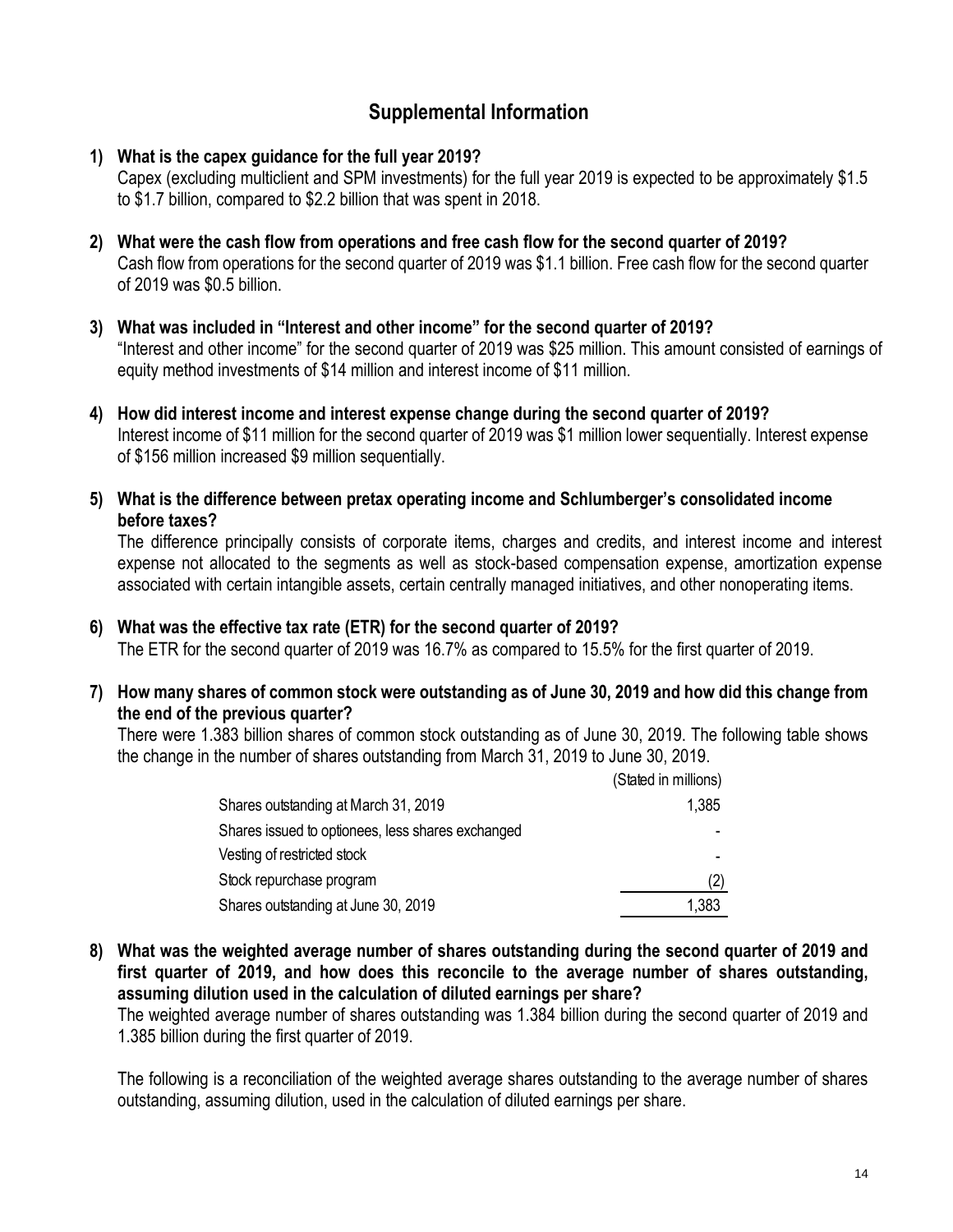|                                               | (Stated in millions)          |                              |
|-----------------------------------------------|-------------------------------|------------------------------|
|                                               | <b>Second Quarter</b><br>2019 | <b>First Quarter</b><br>2019 |
| Weighted average shares outstanding           | 1,384                         | 1,385                        |
| Assumed exercise of stock options             | $\blacksquare$                |                              |
| Unvested restricted stock                     | 11                            | 12                           |
| Average shares outstanding, assuming dilution | 1,395                         | 1,397                        |

### **9) What are Schlumberger Production Management (SPM) projects and how does Schlumberger recognize revenue from these projects?**

SPM projects are focused on developing and comanaging production on behalf of Schlumberger customers under long-term agreements. Schlumberger will invest its own services, products, and in some cases, cash, into the field development activities and operations. Although in certain arrangements, Schlumberger recognizes revenue and is paid for a portion of the services or products it provides, generally Schlumberger will not be paid at the time of providing its services or upon delivery of its products. Instead, Schlumberger recognizes revenue and is compensated based upon cash flow generated or on a fee-per-barrel basis. This may include certain arrangements whereby Schlumberger is only compensated based upon incremental production it helps deliver above a mutually agreed baseline.

### **10) How are Schlumberger products and services that are invested in SPM projects accounted for?**

Revenue and the related costs are recorded within the respective Schlumberger segment for services and products that each segment provides to Schlumberger's SPM projects. This revenue (which is based on armslength pricing) and the related profit is then eliminated through an intercompany adjustment that is included within the "Eliminations & other" line (Note that the "Eliminations & other" line includes other items in addition to the SPM eliminations). The direct cost associated with providing Schlumberger services or products to SPM projects is then capitalized on the balance sheet.

These capitalized investments, which may be in the form of cash as well as the previously mentioned direct costs, are expensed in the income statement as the related production is achieved and associated revenue is recognized. This amortization expense is based on the units of production method, whereby each unit is assigned a pro-rata portion of the unamortized costs based on total estimated production.

SPM revenue along with the amortization of the capitalized investments and other operating costs incurred in the period are reflected within the Production segment.

### **11) What was the unamortized balance of Schlumberger's investment in SPM projects at June 30, 2019 and how did it change in terms of investment and amortization when compared to March 31, 2019?**

The unamortized balance of Schlumberger's investments in SPM projects was approximately \$4.2 billion at both June 30, 2019 and at March 31, 2019. These amounts are included within *Other Assets* in Schlumberger's *Condensed Consolidated Balance Sheet*. The change in the unamortized balance of Schlumberger's investment in SPM projects was as follows:

|                                | (Stated in millions) |
|--------------------------------|----------------------|
| Balance at March 31, 2019      | \$4.192              |
| <b>SPM</b> investments         | 181                  |
| Amortization of SPM investment | (189)                |
| Other                          | 22                   |
| Balance at June 30, 2019       | \$4.206              |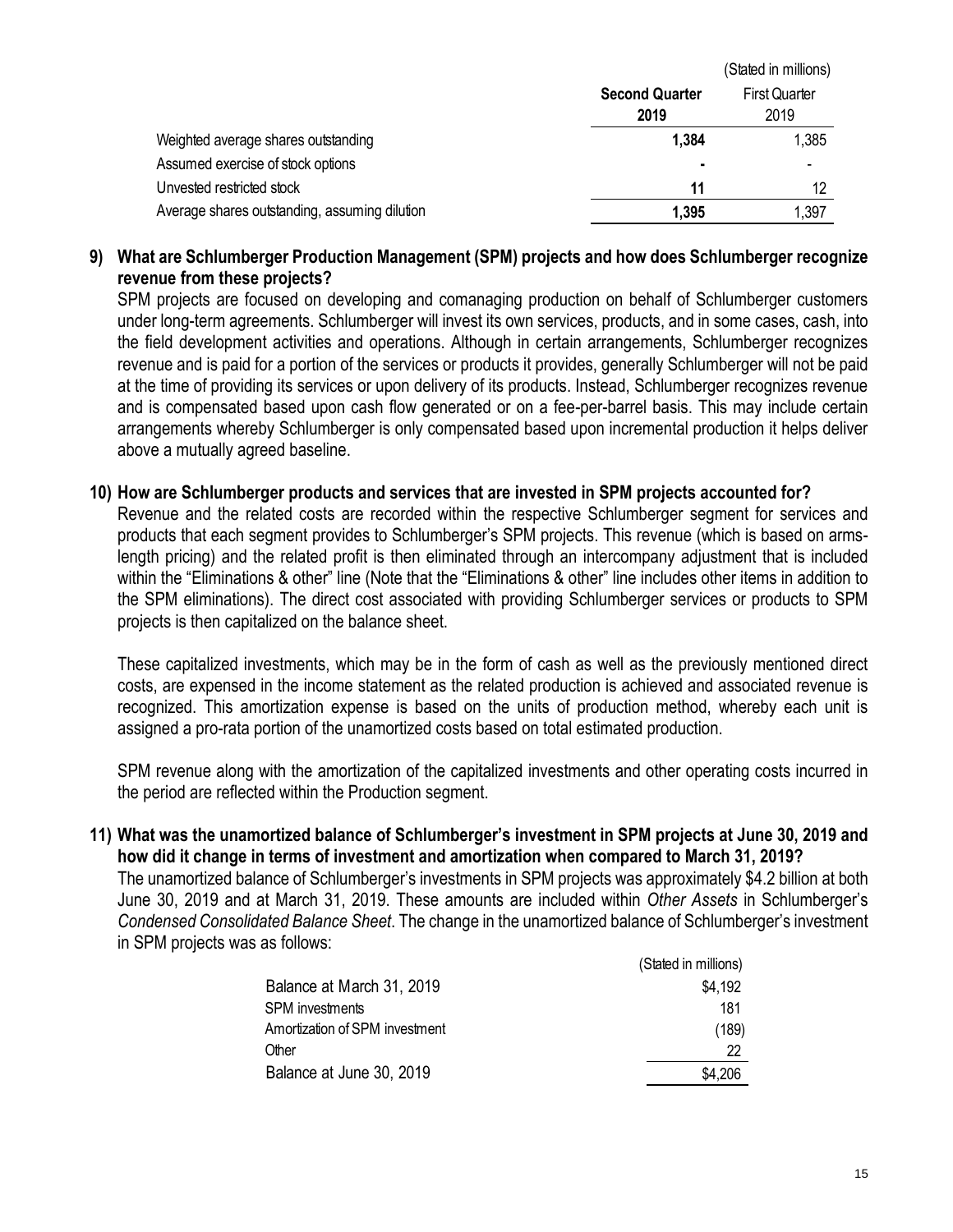### **12) What was the amount of WesternGeco multiclient sales in the second quarter of 2019?**

Multiclient sales, including transfer fees, were \$181 million in the second quarter of 2019 and \$131 million in the first quarter of 2019.

### **13) What was the WesternGeco backlog at the end of the second quarter of 2019?**

The WesternGeco backlog, which is based on signed contracts with customers, was \$312 million at the end of the second quarter of 2019. It was \$228 million at the end of the first quarter of 2019.

#### **14) What were the orders and backlog for Cameron's OneSubsea and Drilling Systems businesses?** The OneSubsea and Drilling Systems orders and backlog were as follows:

|                                       | (Stated in millions)  |                      |
|---------------------------------------|-----------------------|----------------------|
|                                       | <b>Second Quarter</b> | <b>First Quarter</b> |
| <b>Orders</b>                         | 2019                  | 2019                 |
| OneSubsea                             | \$428                 | \$511                |
| <b>Drilling Systems</b>               | \$196                 | \$232                |
| <b>Backlog</b> (at the end of period) |                       |                      |
| OneSubsea                             | \$2,170               | \$2,096              |
| <b>Drilling Systems</b>               | \$541                 | \$530                |

### **About Schlumberger**

Schlumberger is the world's leading provider of technology for reservoir characterization, drilling, production, and processing to the oil and gas industry. With product sales and services in more than 120 countries and employing approximately 100,000 people who represent over 140 nationalities, Schlumberger supplies the industry's most comprehensive range of products and services, from exploration through production, and integrated pore-to-pipeline solutions that optimize hydrocarbon recovery to deliver reservoir performance.

Schlumberger Limited has executive offices in Paris, Houston, London, and The Hague, and reported revenues of \$32.82 billion in 2018. For more information, visit www.slb.com.

\*Mark of Schlumberger or Schlumberger companies.

### **Notes**

Schlumberger will hold a conference call to discuss the earnings press release and business outlook on Friday, July 19, 2019. The call is scheduled to begin at 8:30 a.m. US Eastern Time. To access the call, which is open to the public, please contact the conference call operator at +1 (800) 288-8967 within North America, or +1 (612) 333-4911 outside North America, approximately 10 minutes prior to the call's scheduled start time. Ask for the "Schlumberger Earnings Conference Call." At the conclusion of the conference call, an audio replay will be available until August 19, 2019 by dialing +1 (800) 475-6701 within North America, or +1 (320) 365-3844 outside North America, and providing the access code 468337. The conference call will be webcast simultaneously at www.slb.com/irwebcast on a listen-only basis. A replay of the webcast will also be available at the same web site until August 19, 2019.

### **For more information, contact**

Simon Farrant – Vice President of Investor Relations, Schlumberger Limited Joy V. Domingo – Director of Investor Relations, Schlumberger Limited Office +1 (713) 375-3535 [investor-relations@slb.com](mailto:investor-relations@slb.com)